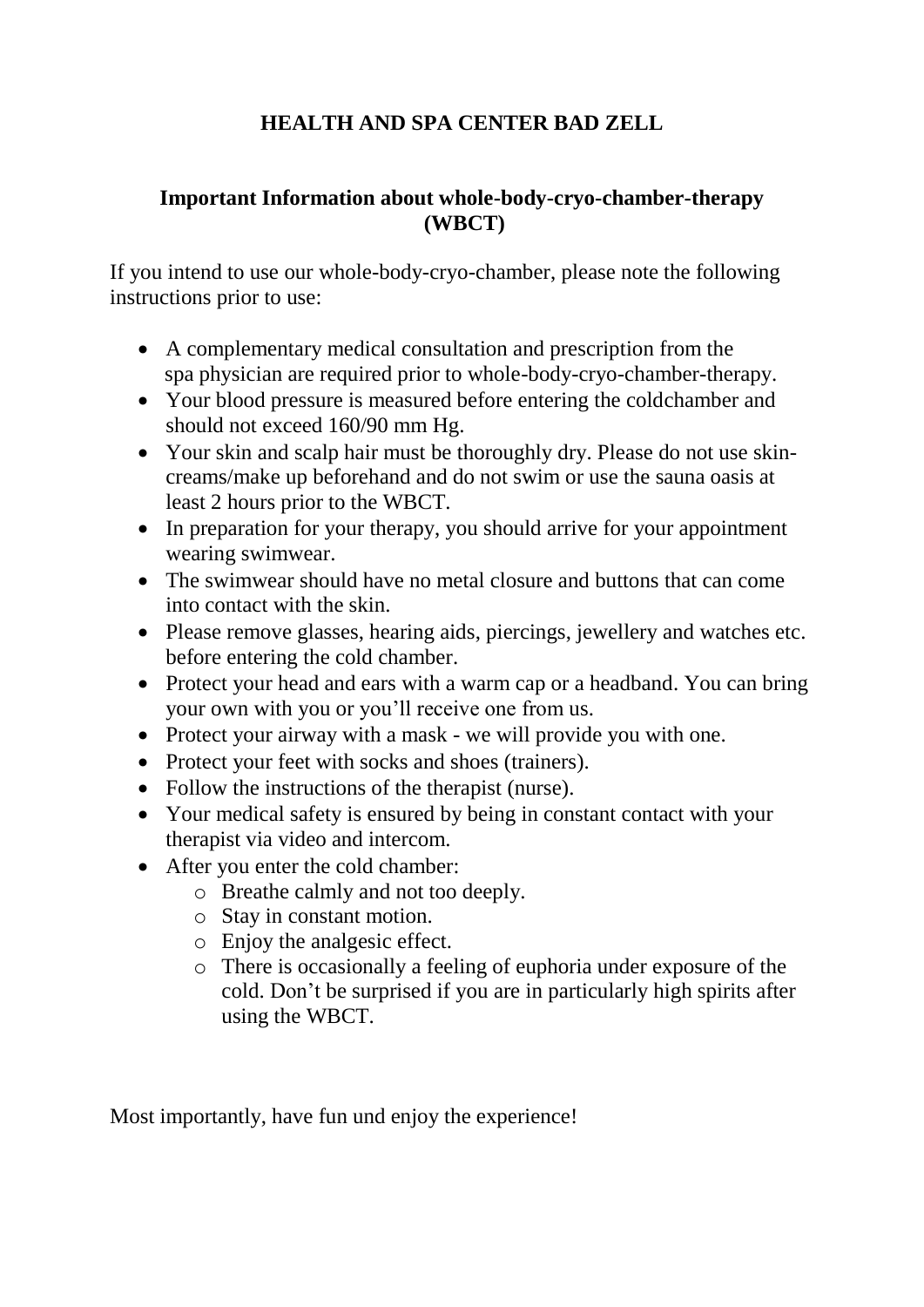## **Benefits and risks of whole-body-cryo-chamber-therapy:**

The whole procedure takes 3 minutes (30 seconds ante-chamber and 150 seconds main-chamber).

Normally, a course of 10 to 20 sessions is recommended, up to twice daily, with about two hours between sessions.

In many disorders and painful medical conditions, cold acts by reducing pain intensity, especially with joint inflammation, soft tissue rheumatism, psoriasis and atopic dermatitis. The application of whole-body-cold-therapy is regarded as being one of the most effective alternative therapies for rheumatic diseases. Positive effects include reducing inflammation, decreasing pain sensation and increasing patient mobility. Exposure to the cold naturally stimulates the immune system. Even with mild states of depression, favourable results were observed. In fact, some athletes are using WBCT to recover from injuries and improve their performance.

But like any highly effective therapy, WBCT also carries some risks, which you should know. You are exposed to a temperature of minus 110 degrees Celsius. When you enter the cold chamber, the blood vessels of the skin will contract reflexively, causing blood pressure to increase. This increases the workload on the heart and blood vessels in your body. Therefore you shouldn't have any serious heart or vascular diseases, no uncontrolled high blood pressure, no arrhythmias (heart rhythm problems) and no circulatory disorders of the arms or legs (for example Raynaud´s disease). Also, do not undergo WBCT if you have a history of "cold-antibodies" or if you suffer from breathlessness in severe cold.

Please do not sunbathe or use the indoor pool within 2 hours before or after WBCT. Do not use heat applications (mud, baths) and only use the sauna on WBCT-free days.

You shouldn't participate in the WBCT, if you have neuropathies, acute infection of the respiratory tract or urinary tract, muscle diseases like myasthenia gravis or nervous system diseases such as epilepsy.

Most patients tolerate the cold temperatures very well. If you feel you have developed a side effect to the cold, please contact the doctor for further information especially, if you form rashes or sores in the cold.

The WBCT is a frequently used and very safe therapy. Very rarely, one may develop a slight superficial frostbite, which generally resolves without sequelae.